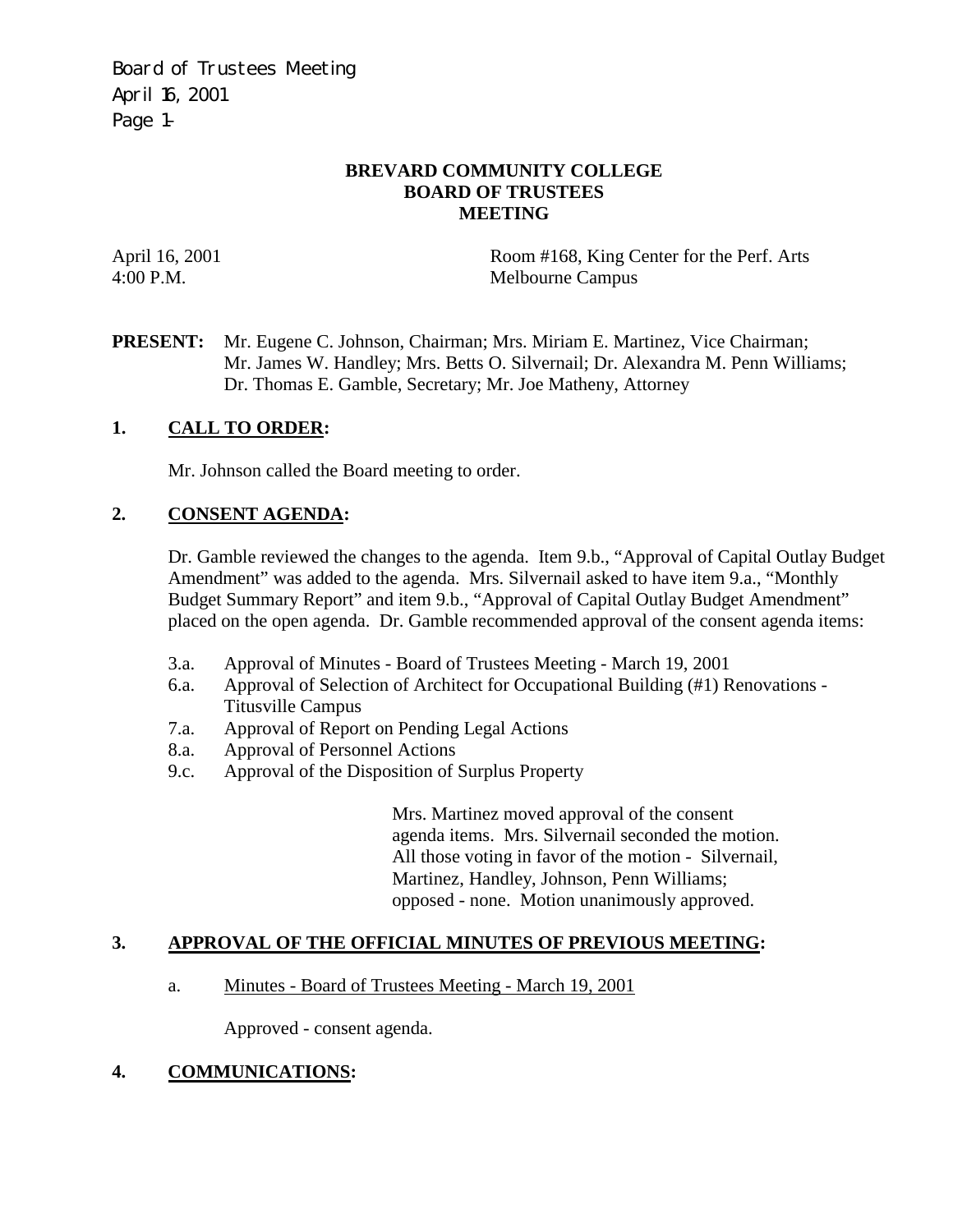Board of Trustees Meeting April 16, 2001 Page 2–

#### a. Recognition of All-Florida Academic Team Members - Dr. Bilsky

 Dr. Judy Bilsky, Associate Vice President of Educational Services, reported the All-USA/All-Florida Community and Junior College Academic Team is sponsored by *USA Today,* the American Association of Community Colleges and Phi Theta Kappa honor society. The purpose of this award is to recognize scholarly achievement of students enrolled in community colleges; in particularly those who demonstrate their intellectual curiosity and achievement outside of the classroom. She reviewed the criteria for award eligibility. BCC Students David Bailey, Jeremy Bent, Arrietta Hannan and Maryann Owen were recognized for their selection to the All-USA Academic Team. Dr. Bilsky reported the students, accompanied by sponsor, Catherine Beam, were recently recognized at an awards ceremony in Tallahassee. Dr. Gamble and Mr. Johnson, Chair, commended the students for this achievement.

#### b. Report on the Music Program - Dr. Kaliszeski/Mr. Lamb/Ms. Baggarly/Mr. Bishop

Dr. Mike Kaliszeski, Melbourne Campus President, introduced BCC faculty members Claire Baggarly, Jim Bishop and Robert Lamb. Mr. Lamb reported the music program consists primarily of two elements; the academic side and performance ensembles. On the academic side, all four semesters of music theory are offered which is an academic foundation course for all music majors. Piano and sight reading courses are also part of the music major curriculum. He discussed the BCC music ensembles which not only provide an educational experience for the students, but enables them to receive practice performing in front of audiences.

 Mr. Lamb reported on future plans for the music program which will include a consolidation of the program on the Cocoa Campus beginning in the fall. The goal is to have a stronger theory program and ensembles by combining programs. Dr. Gamble reported the theater facility on the Cocoa Campus can be devoted entirely to the music program. In addition, the television station would be available to assist in taping performances and televising them. Mr. Lamb reported on several grant applications, one of which includes a provision for a music technology lab. Ms. Baggarly and Mr. Bishop provided a brief report on upcoming activities and programs. Mr. Bishop discussed a long range plan of having a performing arts department for the college. This prospect of conducting workshops for community choirs; churches, etc. was discussed as a revenue source for the college as well as providing a method for choirs to grow.

#### c. Recognition of Sherry Osborne

Mr. Johnson, Chair, recognized Ms. Sherry Osborne, Executive Assistant to the District President, who will be retiring after 30 years of service to BCC.

d. Introduction of *Florida Today* Reporter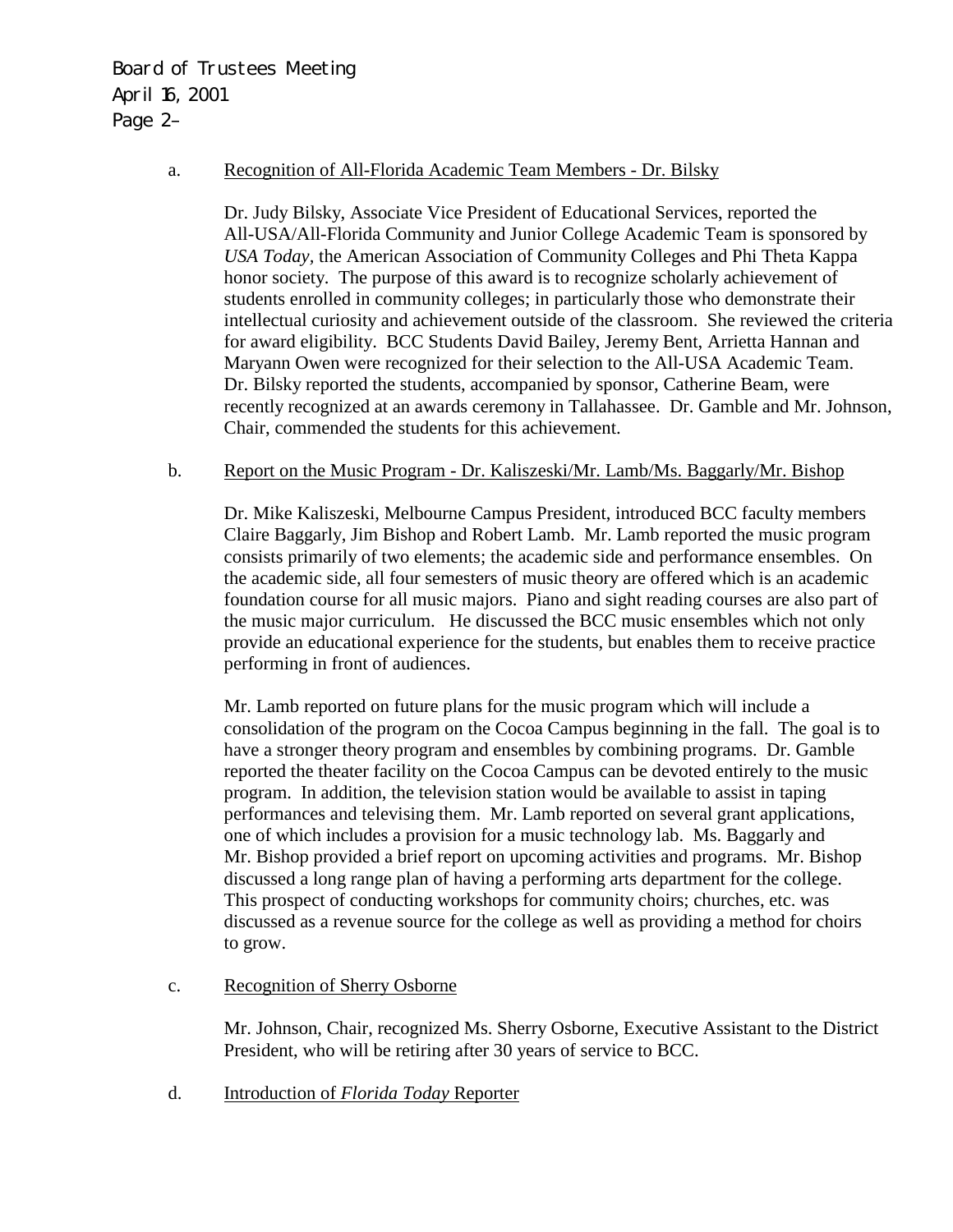Board of Trustees Meeting April 16, 2001 Page 3–

> Ms. Bradley introduced Mr. Brad Buck, formerly of the *Gainesville Sun* who will be providing coverage for higher education.

## **5. CITIZEN'S PRESENTATION:**

None

## **6. CONSTRUCTION AND DEVELOPMENT:**

a. Approval of Selection of Architect for Occupational Building (#1) Renovations - Titusville Campus - Mr. Little (Addendum)

Approved - consent agenda. The three firms were approved in the following ranking order: (1) Florida Architects, (2) Starmer Rinaldi and (3) AJT.

## **7. OLD BUSINESS:**

a. Report on Pending Legal Actions (Addendum)

Approved - consent agenda.

(1) Report on New Entrance - Titusville Campus - Mr. Matheny

Mr. Joe Matheny, College Attorney, reported on the new entrance for the Titusville Campus. He provided a copy of a scaled drawing which depicted the location of the road. This entrance would also provide access for Parrish Medical Center for employee parking and the emergency room. Mr. Matheny reported as the Chain of Lakes project develops further north there may be a third access road to the campus. BCC has a contract with the hospital to sell enough land to the hospital to build a new road and improve hospital parking. In this exchange the college would receive an approximate two-acre parcel of land and a new right of way.

Mr. Matheny reported the college contracted with Parrish Medical Center for \$302,960 to purchase property from the college. After the application of a credit of \$68,880, the college will have a net return of \$234,080. The road will be built to the City of Titusville standards and will cost \$95,529. This cost will come from the net proceeds of \$234,080.

Mr. Matheny reported a culvert to provide drainage for the roadway is required and the county will need a temporary holding site. Brevard County has requested permission from the college to construct a temporary retainage pond on college property. Mr. Matheny discussed the recommendation by Mr. Richard Moon to locate the pond toward the back of the property and having it as being one of the first lakes as part of the Chain of Lake project. Dr. Gamble reported the hospital has requested the use of the fill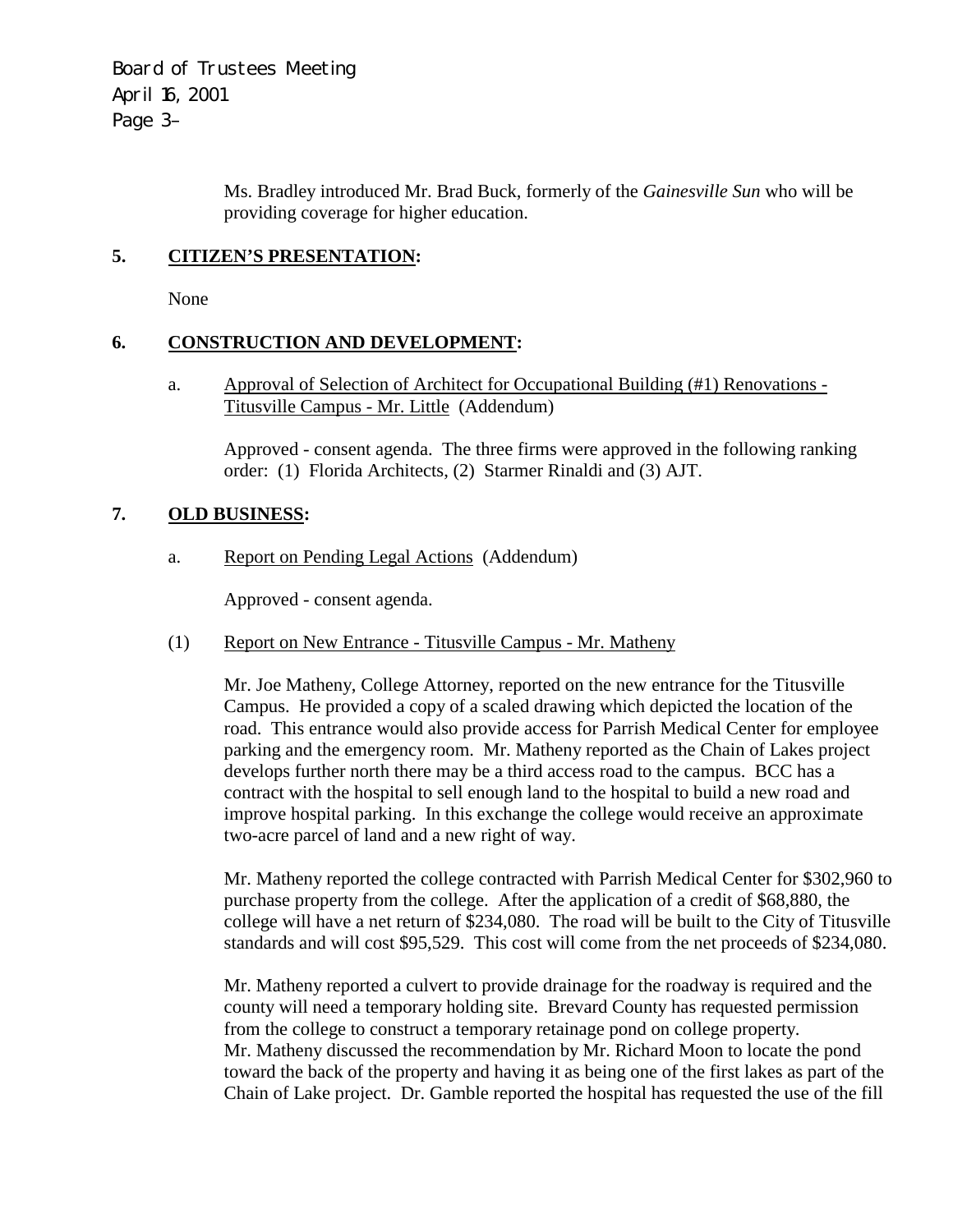dirt which will come from the retainage pond. Mr. Little indicated a discussion is necessary before a final decision can be made regarding the fill. Mr. Matheny will provide an update on the Chain of Lakes project at the May Board meeting.

## (2) FERF Land Exchange - Mr. Matheny

Mr. Matheny reported it was discovered the lot adjacent to the Labs' facility actually belongs to the college. It was acquired a number of years ago in a property exchange with Parrish Medical Center whereby the property had to be free from the bond issue in order to construct the clean room facility. Florida law authorizes the college to trade land for other land of equal or greater value. He asked the Board consider whether or not this is an opportunity for the college to acquire all of the properties remaining in the name of FERF. Mr. Matheny recommended the college trade the five acres of property to FERF in exchange for all of the lands owned by FERF valued in 1995 at approximately \$1.13 million. Also, it would be an opportunity to have the property owned by FERF and the Foundation, with the exception of a 17-acre parcel, turned over to the college. Mr. Matheny reported the Foundation Executive Committee is supportive of this action. This action will enable FERF to proceed with the sale of the property to MRI.

Mr. Matheny reported it would be beneficial to leave the 17-acre under the Foundation's ownership for flexibility in selling it for an amount which would be given to the college. He reported if a piece of property valued at \$100,000 or more is owned by the college that in order to sell it, an appraisal must be obtained and then the property must be sold to the highest bidder at a public auction. The exception is the land can be traded for property at an equal or higher value.

Dr. Penn Williams expressed concern over the validity of the action to sell the Labs to MRI, which was approved by the Board at the March Board meeting. Mr. Matheny answered questions presented by Dr. Penn Williams. Dr. Gamble recommended approval of the land exchange as described.

> Mr. Handley moved approval of the transfer of the five acres of property owned by the college to FERF in exchange for property owned by FERF and the Foundation, with the exception of the 17-acres owned by the Foundation. Dr. Penn Williams seconded the motion. All those voting in favor of the motion - Handley, Penn Williams, Silvernail, Martinez, Johnson; opposed none. Motion unanimously approved.

#### b. FERF/MRI Report - Mr. Little (Addendum)

Mr. Little reviewed the financial update on the Midwest Research Institute (MRI) sale. Since the Board accepted the sale last month, FERF, Merrill Lynch and SunTrust, acting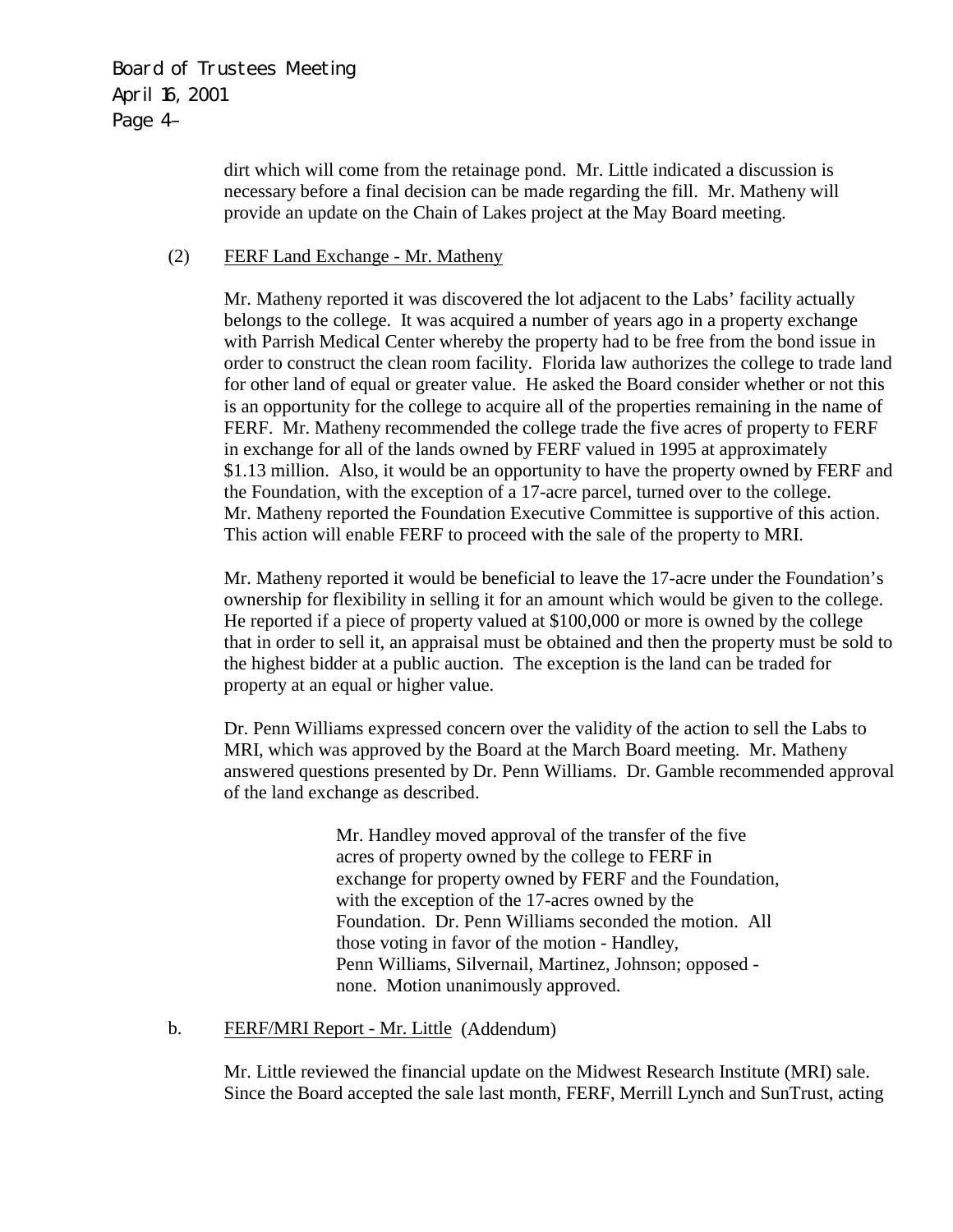Board of Trustees Meeting April 16, 2001 Page 5–

> as trustee, have all signed an agreement that stipulates the acceptance of Merrill Lynch of a 12% discount on the bond payoff. The executed contract was transmitted to MRI, signaling the start of the 60-day due diligence period. College officials have submitted all documents in their possession that were required by the contract. A number of the documents were previously provided to MRI staff and the broker was referred to the MRI staff for those documents. Mr. Matheny furnished to MRI a letter of title commitment which is a promise to issue a title policy to the purchaser at the time of closing. The 60-day free study period expires some time the end of May. It is anticipated the deal should close as approved and accepted by FERF and the Board. Mr. Little reported the bottom line numbers of the financial summary of the cash required from FERF to close and the net BCC contribution have not changed. Mr. Little reported after the Board approved the sale of the property, an amendment was approved by the Board for a transfer of funds to the appropriate classification for the BCC payment. The Board approves the college budget under expenditure classifications of personnel, operating expenses and capital outlay. Amendments are requested when the budget needs to be updated in these categories. The \$827,000 amendment was significantly less than the BCC total contribution of \$1,762,533. The reason is because approximately \$950,000 in budgeted operating expense dollars were identified as payable on the Labs sale. The remaining \$827,000 was transferred from other categories. The financial summary received at the meeting broke down the expense into two line items; remaining budget allocated for bond payments and transfers available from other BCC accounts. Several weeks after the March meeting, Mr. Little discovered an error in the calculation of the remaining budget allocated for bond payments. The process was correct, however, he failed to consider bond payments to be paid during the 60 day free study period. Mr. Little reported this miscalculation did not misrepresent the big picture of the project, as there are other surplus funds available in the same classification to reallocate. The total operating expense reallocation did not change and no amendment is required for this transaction.

Mr. Little reported Dr. Penn Williams asked him to perform an estimate of the fund balance effect if the Foundation chose not to sell the 17 acres of land. The fair market value of the land is \$500,000. Looking at the June 30, 2000, fund balance of 6.64%, if the college assumes it meets its current year budget numbers exactly then the fund balance at June 30, 2001, would drop to 5.6%. The minimum requirement for reserve is 4%.

Mr. Little reported the financial summary of the sale included a \$500,000 offset in cost due to the value of the land to be sold. The fact that the college owns five acres of the property and FERF is swapping other acreage for that property adds a different financial analysis to the deal. The value of the five acres is not currently reflected in the college financial statements. Therefore, the total value of the land the college would receive would increase the college fund balance. The second way this could be handled is the college could record a prior period adjustment for the five acres for the value of approximately \$150,000. The college would then, due to the land swap, reverse that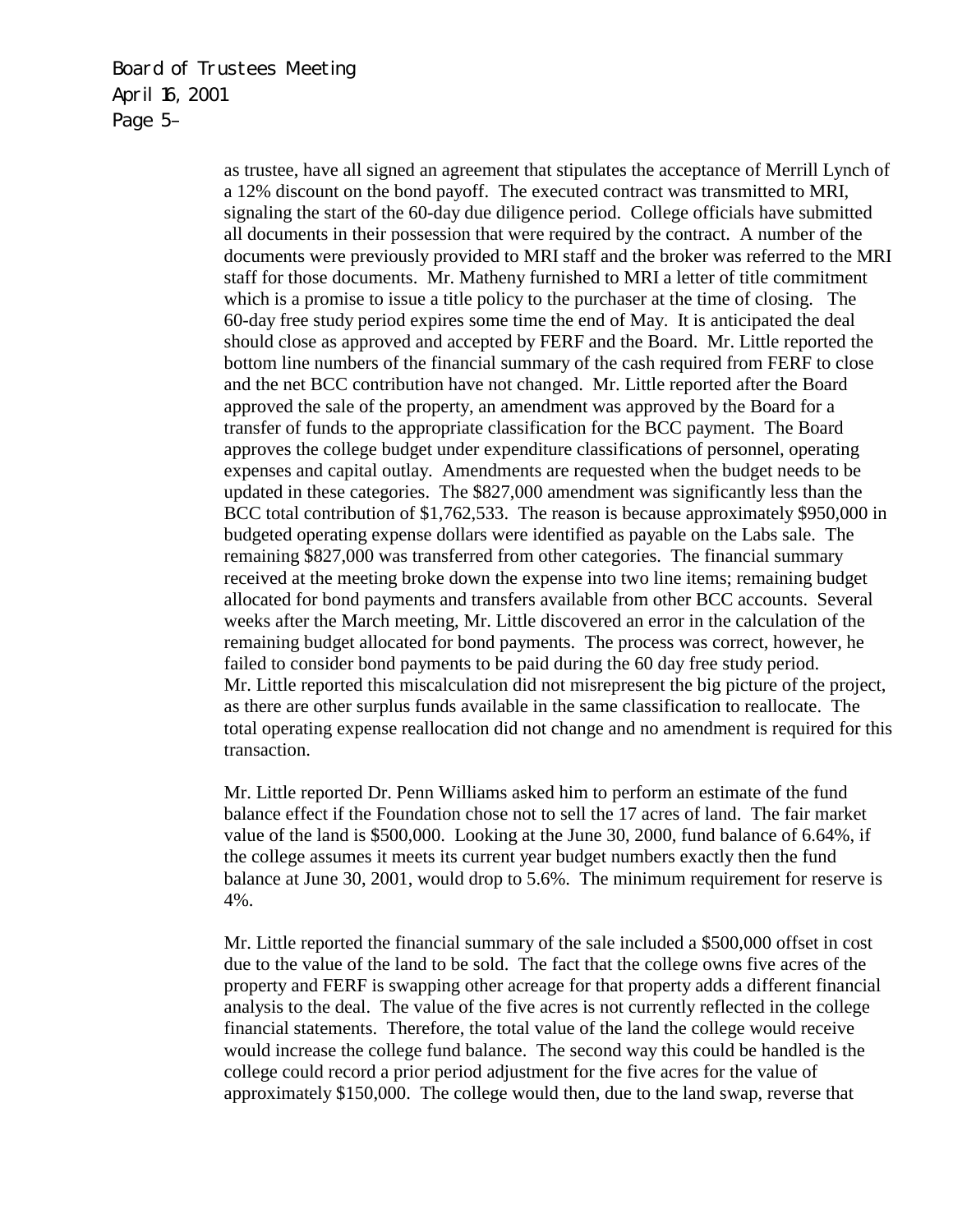Board of Trustees Meeting April 16, 2001 Page 6–

> transaction showing the swap to FERF and then record the receipt of the other acreage the college will be receiving. Mr. Little reported the common land is not easily appraised and felt an analysis should be done first. It was appraised in 1995 for approximately \$1.3 million; however, is mitigation land and not easily sold.

## **8. NEW BUSINESS:**

## a. Approval of Personnel Actions - Ms. Oglesby (Addendum)

Approved - consent agenda.

b. Approval of 2000-2001 Equity Report - Ms. Oglesby (Addendum)

Ms. Joni Oglesby, Associate Vice President for Human Resources, reported the Equity Act planning process is conducted in three-year cycles and BCC provides an update yearly. The format of the report is prescribed by the Department of Education and the Division of Community Colleges and has specific equity indicators the community college is required to address. She provided some highlights of the report. The first-time in college numbers are up for Black minorities, Hispanics and other minorities. Completions are down for Blacks and Hispanics, but up for other minorities. With regard to full-time employment, the college is up across-the-board for Black, Hispanics and other minorities. The college does continue to advertise in publications which target women and ethnic minorities. Ms. Oglesby reviewed the content of the equity report, section by section. The Board expressed concern with the gaps in college preparatory reading. The gap deals with students taking preparatory reading in comparison with Black/White and Hispanic/White. Ms. Oglesby reviewed strategies taken by faculty members to help to close the gap. Ms. Oglesby answered questions presented by the Board members. Dr. Gamble reported Dr. Bilsky will be providing a report to the Board specifically addressing the issue of the pre-post on the remedial and developmental performance, which will provide insight as well. Dr. Gamble recommended approval of the 2000-2001 Equity Report.

Mrs. Martinez moved approval of the 2000-2001 Equity Report. Dr. Penn Williams seconded the motion. All those voting in favor of the motion - Martinez, Handley, Silvernail, Penn Williams, Johnson; opposed - none. Motion unanimously approved.

## **9. FINANCIAL ACTIONS:**

## a. Monthly Budget Summary Report (Addendum)

Mrs. Silvernail questioned the expenditures of 86% of the restricted budget. Mr. Little reported the college cannot recognize revenue until it is received, until it is earned when it is restrictive. Restrictive revenue is not actually earned until it is spent in accordance with the grants. Most of the grants are cost reimbursement and when monthly reports are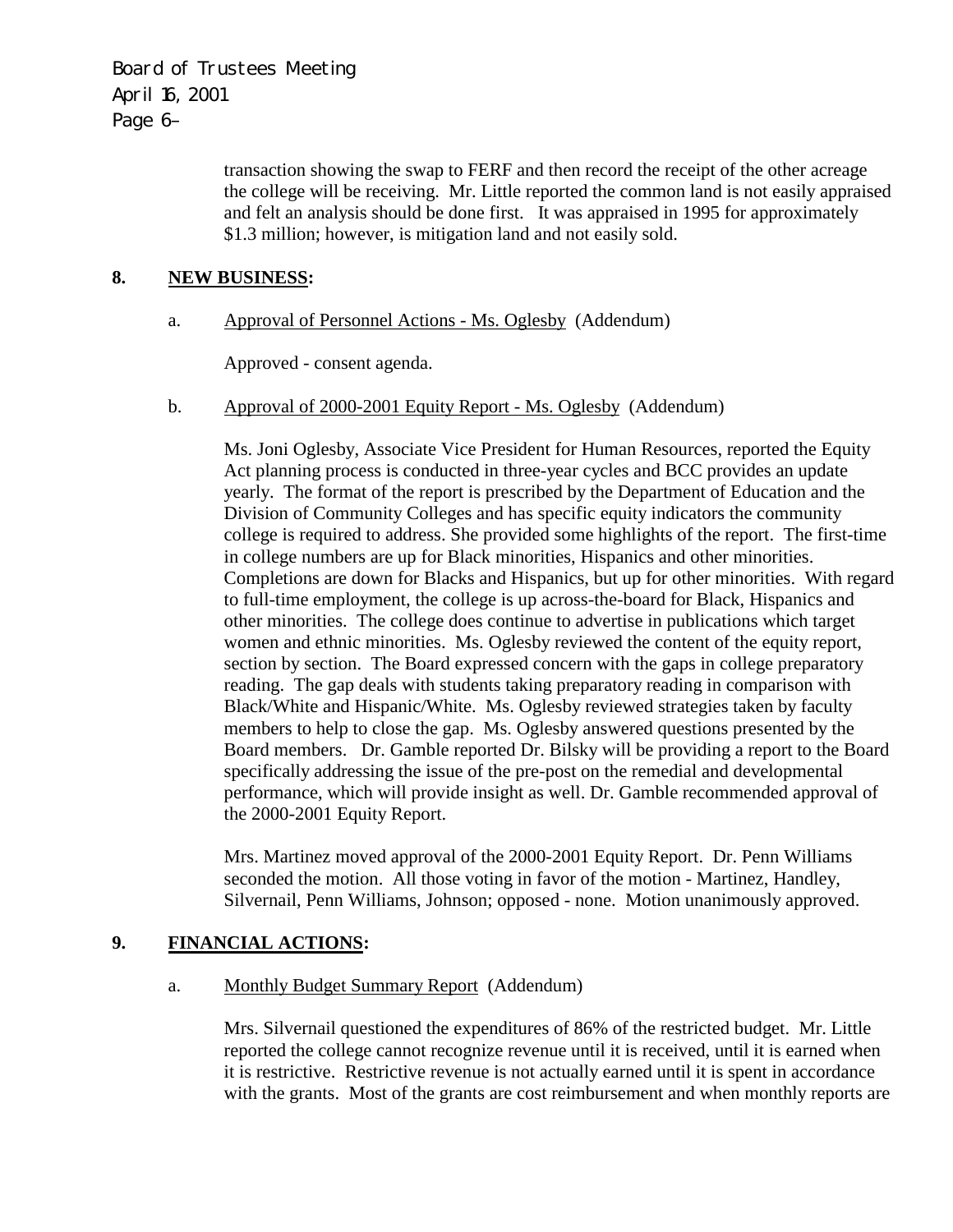Board of Trustees Meeting April 16, 2001 Page 7–

> filed with the grantee, they then submit the rest of the funds. Mr. Little answered questions presented by the Board. Dr. Gamble recommended approval of the Monthly Budget Summary Report.

> > Mrs. Silvernail moved approval of the monthly budget summary report. Mr. Handley seconded the motion. All those voting in favor of the motion - Silvernail, Handley, Martinez, Penn Williams, Johnson; opposed - none. Motion unanimously approved.

b. Approval of Capital Outlay Budget Amendment - Mr. Little (Addendum)

Mr. Little reviewed the Capital Outlay Budget Amendment request. This budget amendment is being presented due to the project budget changes for the Palm Bay Expansion Project discussed at the March 2001 Board meeting. Mr. Little answered questions presented by the Board members. Dr. Gamble recommended approval of the Capital Outlay Budget Amendment.

> Mrs. Silvernail moved approval of the Capital Outlay Budget Amendment. Dr. Penn Williams seconded the motion. All those voting in favor of the motion – Penn Williams, Silvernail, Martinez, Handley, Johnson; opposed - none. Motion unanimously approved.

 Mr. Little reported the Capital Outlay Budget for next year will probably be done in May or June 2001. A list will be brought back to the Board members for their consideration.

c. Disposition of Surplus Property - Mr. Little (Addendum)

Approved - consent agenda.

## **10. REPORT OF THE DISTRICT PRESIDENT:**

a. Summer Schedule

Mr. Johnson commended the Summer Schedule. Dr. Gamble discussed the schedule, which is done jointly with the University of Central Florida. Next spring, it will contain not only the summer sessions, but the following fall. This will enable the students to sign up before they leave for the summer for their fall classes.

b. King Center Volunteer Recognition Event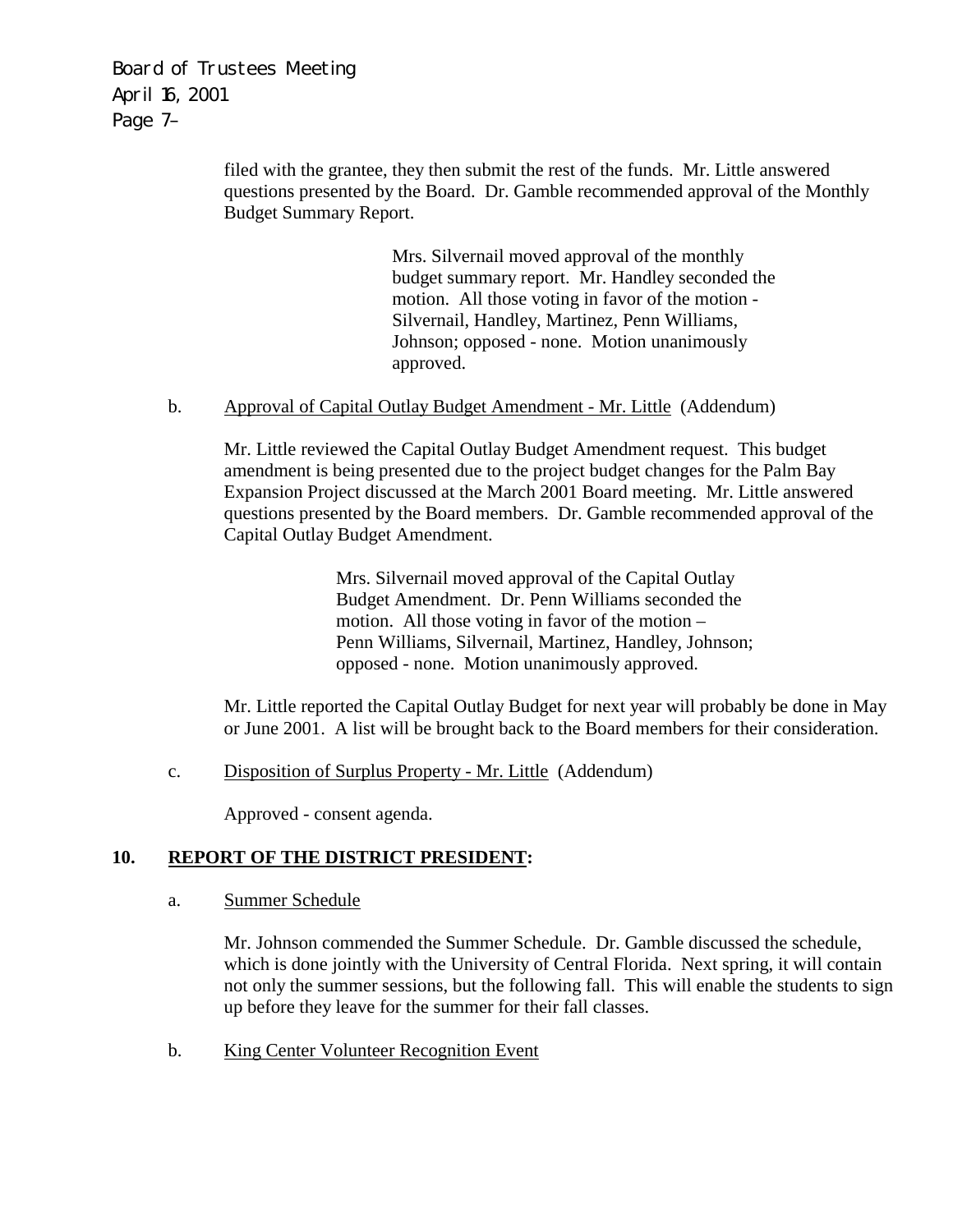Dr. Gamble reported Saturday, April 14, 388 King Center volunteers were recognized at a dinner/dance at the Imperial Comfort Hotel in Melbourne. Dr. Gamble reported there will be a kick-off for the season with Olivia Newton John.

### c. Board Policy Manual Updates

Dr. Gamble reported the Board policy updates have been sent to the appropriate administrators for a final review. A copy of the policy updates will be provided to the Board.

## d. Space Day - Tallahassee

Dr. Gamble reported he participated in Space Day in Tallahassee on April 2 and took the opportunity to visit with the Brevard legislative delegation. They were successful in at least earmarking funds for next year for the Florida Space Research Institute. The key issues affecting the community colleges at this time are in conference between the House and the Senate. Dr. Gamble reported BCC hosted a meeting of the local hospital administrators and nursing staffs on March 20. A copy of the minutes of the meeting was provided to each Board meeting. The bottom line is that the hospitals in this region are experiencing difficulty locating nursing staff. The Board of Nursing has a ratio set of students to faculty. There was effort made by the Board of Nursing to further reduce the ratio, which would have cost the college greatly. Dr. Gamble reported he testified before the House Committee on Colleges and Universities on this matter and, in fact, the decision was postponed for at least one year. There will be a definitive study carried out by the Department of Education as to the necessity for changing the ratio.

# e. Federal Audit

Dr. Gamble reported BCC received an excellent federal audit on the Department of Education funds. Nineteen of the community colleges received an excellent rating; three of the 10 state universities were given an excellent rating.

#### f. Student Financial Aid Cohort Default Rate

Dr. Gamble reported the student financial aid cohort default rate was at its lowest for BCC at 9.9%. This is the best he had seen in a community college and he credited Ms. Joan Buchanan, Dean of Financial Aid, and her staff, for this accomplishment.

#### g. College of Promise

Dr. Gamble reported BCC has been designated as a College of Promise. This is under the America's Promise Alliance for Youth Program in recognition of caring adults, safe places, a healthy start, marketable skills and opportunities to serve. They were particularly pleased with BCC's new ESP employee service project where staff members